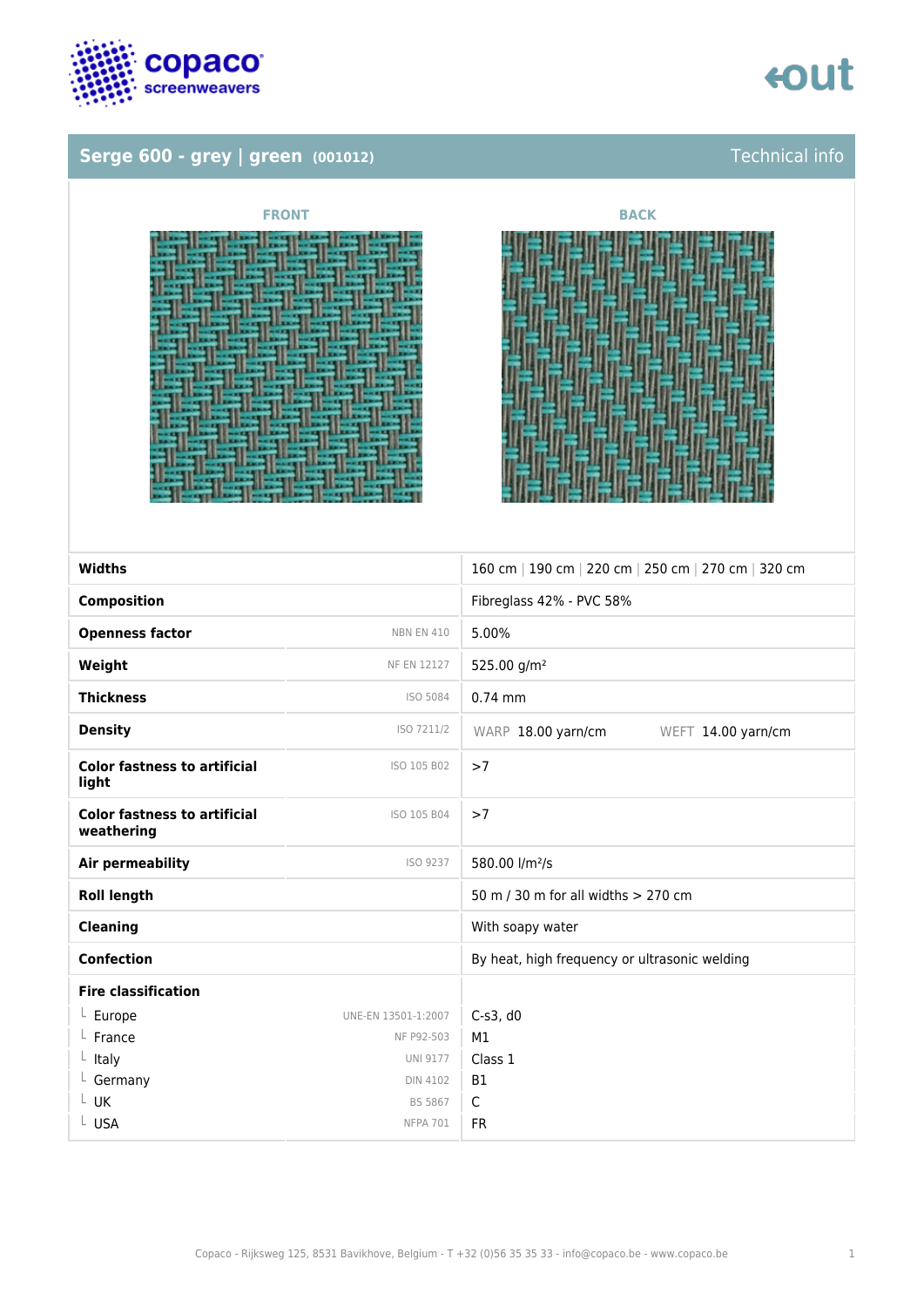

# tout

## **Serge 600 - grey | green** (001012)

| <b>Technical info</b> |  |
|-----------------------|--|
|                       |  |
|                       |  |
|                       |  |

| <b>Tear strength</b><br>ISO 4674-1 methode 2           |                     |                     |
|--------------------------------------------------------|---------------------|---------------------|
| $L$ Original                                           | WARP 8.50 daN       | WEFT 7.50 daN       |
| $\perp$ After climatic chamber -30°C                   | WARP 7.80 daN       | WEFT $7.50$ daN     |
| $\perp$ After climatic chamber +70°C                   | WARP 8.20 daN       | WEFT 7.20 daN       |
| <b>Elongation up to break</b><br>ISO 1421              |                     |                     |
| $L$ Original                                           | <b>WARP 3.10 %</b>  | WEFT 2.75 %         |
| $\perp$ After color fastness to artificial light       | <b>WARP 4.00 %</b>  | <b>WEFT 2.90 %</b>  |
| $\perp$ After colour fastness to artificial weathering | <b>WARP 3.50 %</b>  | WEFT 2.80 %         |
| $\perp$ After climatic chamber -30°C                   | <b>WARP 3.00 %</b>  | WEFT 2.50 %         |
| $\perp$ After climatic chamber +70°C                   | <b>WARP 2.85 %</b>  | WEFT 2.50 %         |
| <b>Breaking strength</b><br>ISO 1421                   |                     |                     |
| $L$ Original                                           | WARP 260.00 daN/5cm | WEFT 225.00 daN/5cm |
| $\perp$ After color fastness to artificial light       | WARP 240.00 daN/5cm | WEFT 220.00 daN/5cm |
| $\perp$ After colour fastness to artificial weathering | WARP 240.00 daN/5cm | WEFT 225.00 daN/5cm |
| $\perp$ After climatic chamber -30°C                   | WARP 225.00 daN/5cm | WEFT 200.00 daN/5cm |
| $\perp$ After climatic chamber +70°C                   | WARP 180.00 daN/5cm | WEFT 185.00 daN/5cm |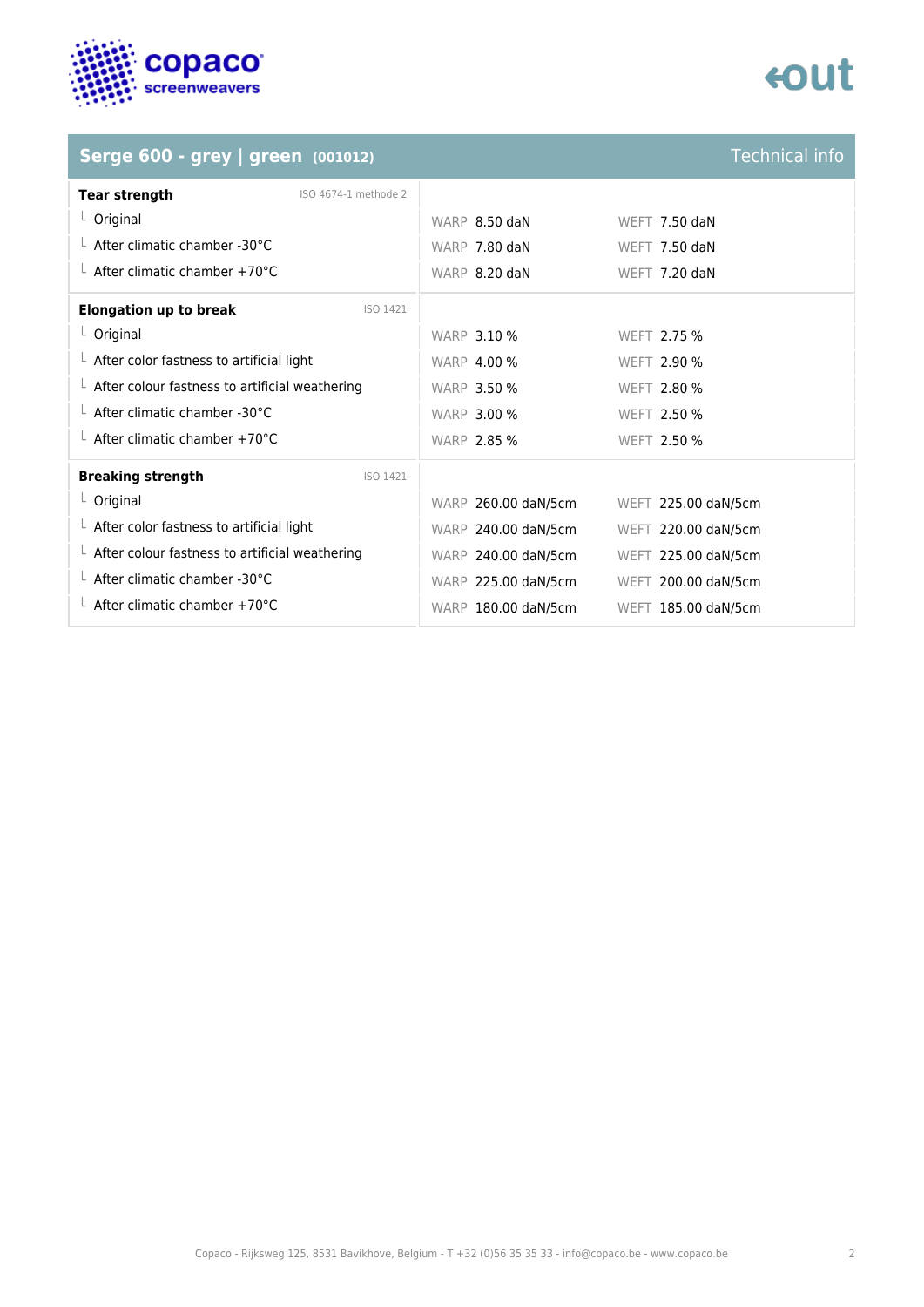



### **Front - Interior** Serge 600 - grey | green (001012)

| <b>Visual properties</b> |  |
|--------------------------|--|
|                          |  |

| Tv = Visual light transmittance | $6.00\%$ |
|---------------------------------|----------|
| Tuy = UV transmittance          | 5.40%    |

**As = Solar absorptance** 70.10%

**Rs = Solar reflectance** 23.50%

| Solar energetic properties      |        |
|---------------------------------|--------|
| $As = Solar absorption$         | 70.10% |
| $Rs = Solar$ reflectance        | 23.50% |
| <b>Ts = Solar transmittance</b> | 6.50%  |

| Fabric + glazing: G-factor |      |      |      |           |
|----------------------------|------|------|------|-----------|
|                            | G    | Te   | Qi   | <b>SC</b> |
| <b>Glazing A</b>           | 0.58 | 0.05 | 0.53 | 0.69      |
| <b>Glazing B</b>           | 0.58 | 0.05 | 0.53 | 0.76      |
| <b>Glazing C</b>           | 0.49 | 0.03 | 0.46 | 0.83      |
| <b>Glazing D</b>           | 0.29 | 0.02 | 0.27 | 0.90      |

G = Total solar energy transmittance / Te = Direct solar transmittance / Qi = Secondary heat transfer factor / SC = Shading coefficient

| Visual comfort                  |         |                  |  |
|---------------------------------|---------|------------------|--|
| Normal solar transmittance      | Class 4 | Very good effect |  |
| <b>Glare control</b>            | Class 3 | Good effect      |  |
| <b>Privacy night</b>            | Class 2 | Moderate effect  |  |
| Visual contact with the outside | Class 2 | Moderate effect  |  |
| <b>Daylight utilisation</b>     | Class 1 | Little effect    |  |

| Thermal comfort G-factor = Total solar energy transmittance |                  |                  |                  |  |
|-------------------------------------------------------------|------------------|------------------|------------------|--|
| <b>Glazing A</b>                                            | <b>Glazing B</b> | <b>Glazing C</b> | <b>Glazing D</b> |  |
| Class 0                                                     | Class 0          | Class 1          | Class 2          |  |

| Thermal comfort Qi-factor = Secondary heat transfer factor |         |                  |         |
|------------------------------------------------------------|---------|------------------|---------|
| <b>Glazing B</b><br><b>Glazing C</b><br><b>Glazing A</b>   |         | <b>Glazing D</b> |         |
| Class 0                                                    | Class 0 | Class 0          | Class 1 |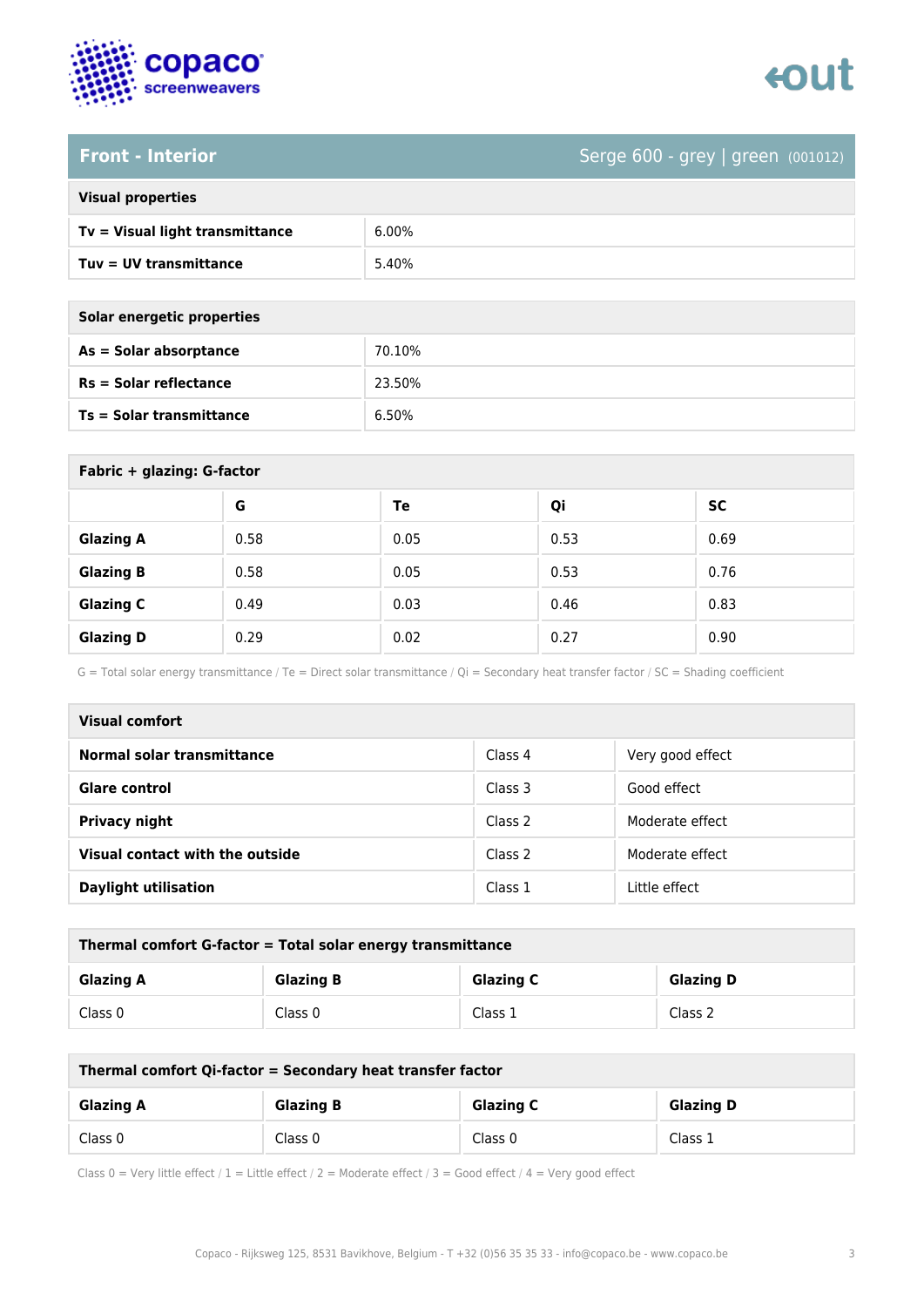

### **Back - Interior** Serge 600 - grey | green (001012)

| <b>Visual properties</b> |  |  |
|--------------------------|--|--|
|                          |  |  |

| Tv = Visual light transmittance | 4.50% |
|---------------------------------|-------|
| Tuv = UV transmittance          | 3.90% |

| Solar energetic properties      |        |  |
|---------------------------------|--------|--|
| As = Solar absorptance          | 73.80% |  |
| $Rs = Solar$ reflectance        | 21.50% |  |
| <b>Ts = Solar transmittance</b> | 4.70%  |  |

| Fabric + glazing: G-factor |      |      |      |           |  |
|----------------------------|------|------|------|-----------|--|
|                            | G    | Te   | Qi   | <b>SC</b> |  |
| <b>Glazing A</b>           | 0.60 | 0.05 | 0.55 | 0.71      |  |
| <b>Glazing B</b>           | 0.60 | 0.05 | 0.55 | 0.78      |  |
| <b>Glazing C</b>           | 0.50 | 0.03 | 0.47 | 0.85      |  |
| <b>Glazing D</b>           | 0.29 | 0.02 | 0.27 | 0.91      |  |

G = Total solar energy transmittance / Te = Direct solar transmittance / Qi = Secondary heat transfer factor / SC = Shading coefficient

| Visual comfort                  |         |                  |  |  |
|---------------------------------|---------|------------------|--|--|
| Normal solar transmittance      | Class 4 | Very good effect |  |  |
| <b>Glare control</b>            | Class 3 | Good effect      |  |  |
| <b>Privacy night</b>            | Class 2 | Moderate effect  |  |  |
| Visual contact with the outside | Class 2 | Moderate effect  |  |  |
| <b>Daylight utilisation</b>     | Class 1 | Little effect    |  |  |

| Thermal comfort G-factor = Total solar energy transmittance                  |         |         |         |  |
|------------------------------------------------------------------------------|---------|---------|---------|--|
| <b>Glazing C</b><br><b>Glazing B</b><br><b>Glazing D</b><br><b>Glazing A</b> |         |         |         |  |
| Class 0                                                                      | Class 0 | Class 0 | Class 2 |  |

| Thermal comfort Qi-factor = Secondary heat transfer factor                   |         |         |         |  |
|------------------------------------------------------------------------------|---------|---------|---------|--|
| <b>Glazing B</b><br><b>Glazing C</b><br><b>Glazing D</b><br><b>Glazing A</b> |         |         |         |  |
| Class 0                                                                      | Class 0 | Class 0 | Class 1 |  |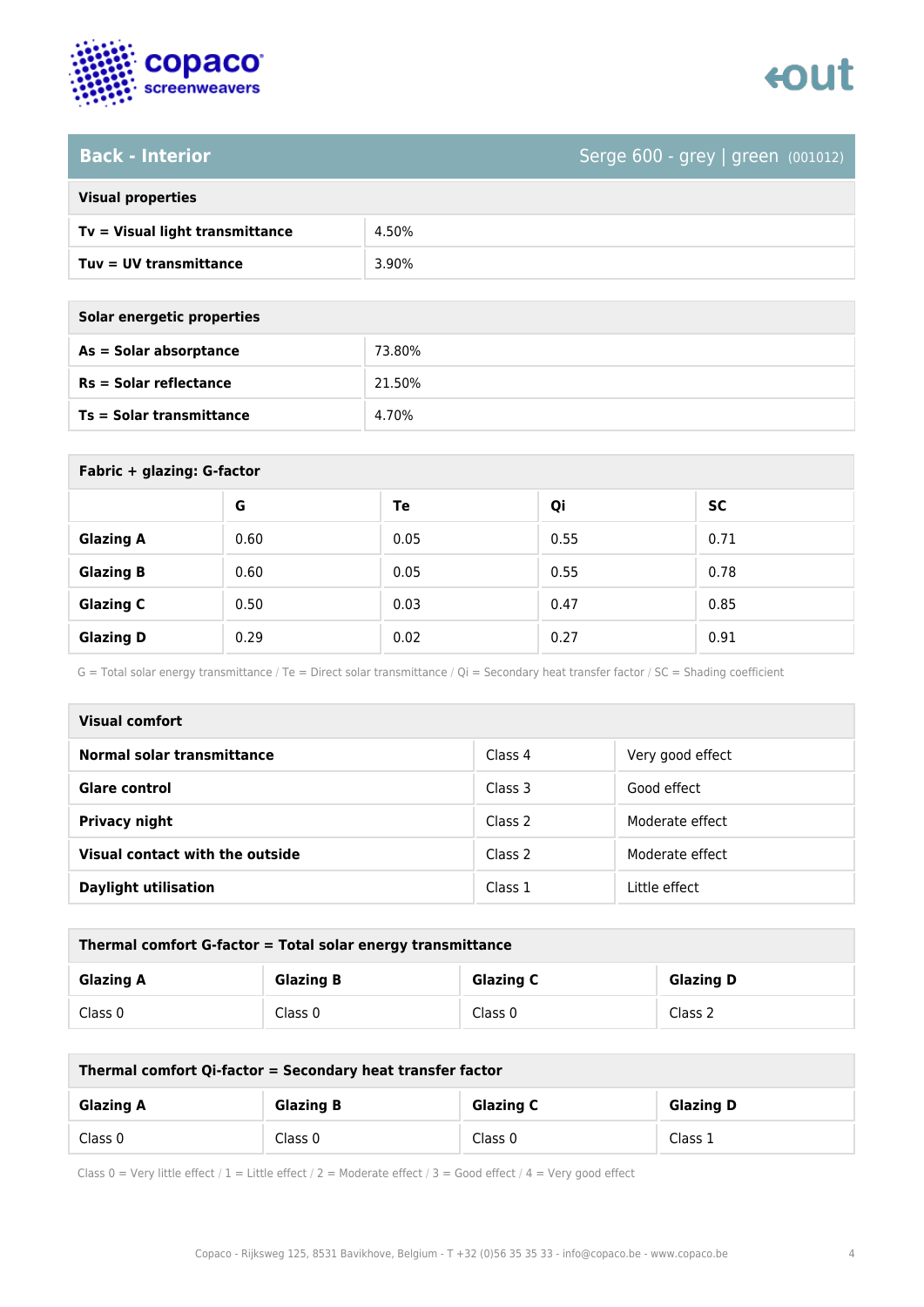

# tout

### **Front - Exterior** Serge 600 - grey | green (001012)

|  | <b>Visual properties</b> |
|--|--------------------------|

| $Tv = V$ isual light transmittance | 6.00% |
|------------------------------------|-------|
| $Tuv = UV$ transmittance           | 5.40% |

| Solar energetic properties      |        |  |
|---------------------------------|--------|--|
| As = Solar absorptance          | 70.10% |  |
| $Rs = Solar$ reflectance        | 23.50% |  |
| <b>Ts = Solar transmittance</b> | 6.50%  |  |

| Fabric + glazing: G-factor |      |      |      |           |  |
|----------------------------|------|------|------|-----------|--|
|                            | G    | Te   | Qi   | <b>SC</b> |  |
| <b>Glazing A</b>           | 0.21 | 0.05 | 0.15 | 0.24      |  |
| <b>Glazing B</b>           | 0.16 | 0.05 | 0.12 | 0.21      |  |
| <b>Glazing C</b>           | 0.10 | 0.03 | 0.07 | 0.18      |  |
| <b>Glazing D</b>           | 0.09 | 0.02 | 0.07 | 0.27      |  |

G = Total solar energy transmittance / Te = Direct solar transmittance / Qi = Secondary heat transfer factor / SC = Shading coefficient

| Thermal comfort G-factor = Total solar energy transmittance                  |         |         |         |  |
|------------------------------------------------------------------------------|---------|---------|---------|--|
| <b>Glazing C</b><br><b>Glazing B</b><br><b>Glazing D</b><br><b>Glazing A</b> |         |         |         |  |
| Class 2                                                                      | Class 2 | Class 3 | Class 4 |  |

| Thermal comfort Qi-factor = Secondary heat transfer factor                   |         |         |         |  |
|------------------------------------------------------------------------------|---------|---------|---------|--|
| <b>Glazing B</b><br><b>Glazing C</b><br><b>Glazing D</b><br><b>Glazing A</b> |         |         |         |  |
| Class 2                                                                      | Class 2 | Class 3 | Class 3 |  |